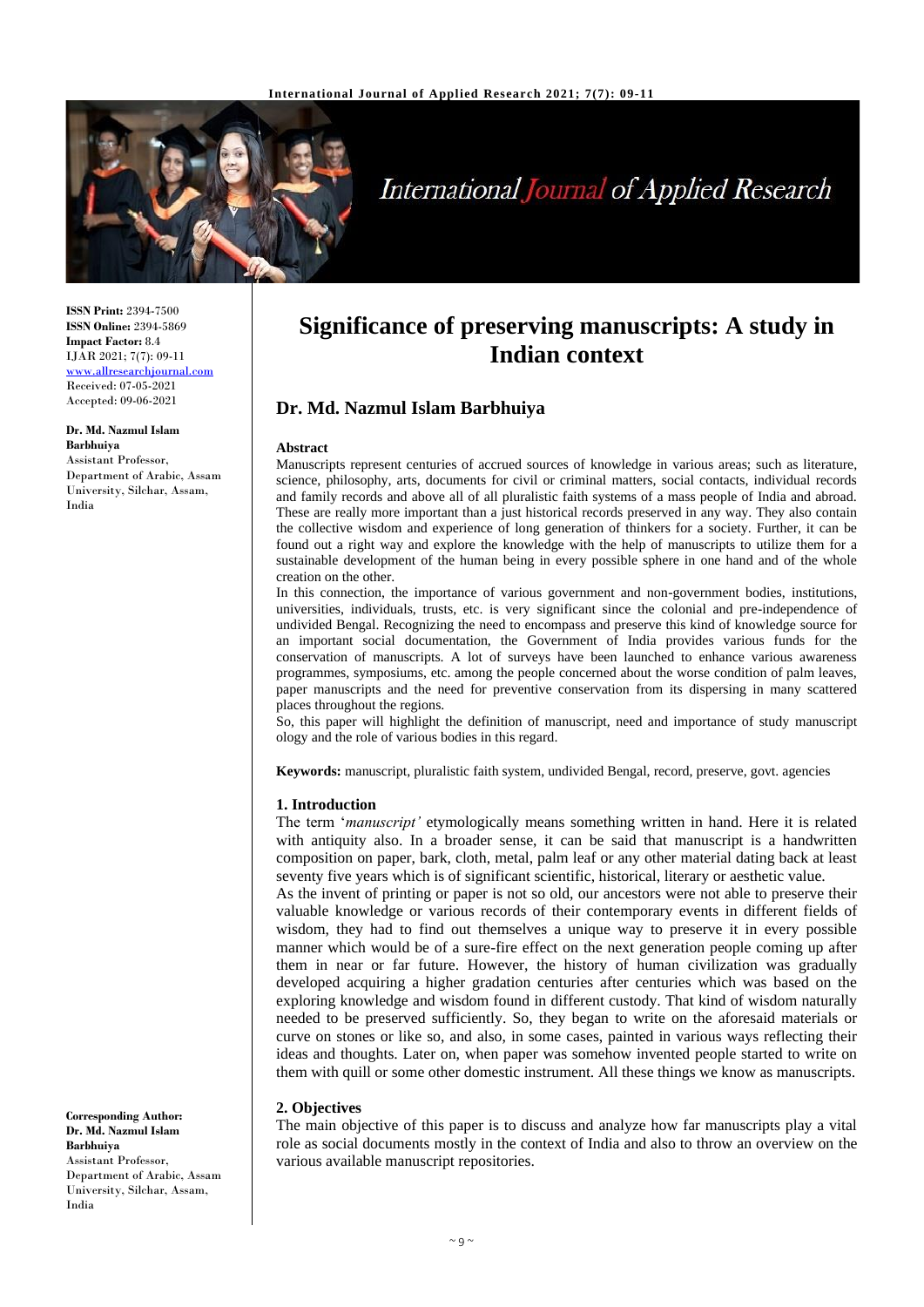#### **3. Material resources and Methodology**

Both the primary and secondary sources of data available in Sanskrit, Arabic, English, Persian and Urdu languages will be consulted for the study of this topic. As to follow up the methodology to this article, both descriptive and historical analyses research design will be accepted.

#### **4. Results and Discussion**

We know that manuscripts are found in hundreds of different languages and scripts which vary from country to country, race to race, region to region and era to era. Often one language is written in different scripts. In India, we find that Sanskrit is written in Oriya script, Devnagari script and many others. We also see that manuscripts are somehow distinct from those of historical records, such as epigraphs on rocks, revenue records which provide direct information on events and processes. All these have knowledge contents. Further, manuscripts contain centuries of accrued sources of knowledge in various areas: as religious preaching, literature, philosophy, science, arts, documents for civil or criminal matters, social contacts, individual records, family records, rituals and above all different faith systems of a mass people of the past age. We find no religious book or scripture of a considerable time which is written on a paper or any so called systematic metal as it is found in today's world. To get knowledge about the origin of language, culture, religion, race or community we should not rely on the printed matters only, but we must study the original manuscripts from which all these are transmitted from time to time. This is really more reliable object and source. Manuscripts have also economic and philosophical values. As per the international socio-political context is concerned, we get a series of philosophical notes written by Karl Marx in 1844. This manuscript shows Marx's thoughts at the time of its early genesis. In this manuscript, he exposes his theory of alienation which he adopted from the book 'The Essence of Christianity' written by Feuerbach.

Through the study of manuscripts, it is possible to know the origin of a nation or community which is essential to understand and compare the socio-political conditions of that nation or community analytically with those of others, modern or ancient. Recognizing this fact, *Gurudeva*  Rabindranath Tagore (1861-1941) has rightly observed,

"To know my country one has to travel that age, when she realized her soul and thus transcended her physical boundaries, when she revealed her being in a radiant magnanimity which illumined the eastern horizon, making their recognized as their own by those in alien shores who were awakened into a surprise of life; and not now when she has withdrawn herself into a narrow barrier of obscurity, into a miserly pride of exclusiveness, into a poverty of mind that dumbly resolves around itself in an unmeaning repetition of a past that has lost its light and has no message for the pilgrims of the future."

In European countries, the transition from this kind of manuscripts to printed ones had begun since as back as 1470. Particularly, the trade related books underwent drastic changes. By 1500, print had stopped imitating the manuscripts, and manuscripts were imitating the print. Sometimes, many printed books and manuscripts were even created with the same paper. The manuscripts were still written and illuminated well in sixteenth century. In that region, the 'Book of House' had been the most commonly produced manuscript from the 1450s onward, and was

among the last manuscripts ever created. However, these manuscripts were retained by the nobles and royals only by the  $16<sup>th</sup>$  century. Thus that type of manuscripts was not intended for the mass people.

As per the Indian context is concerned about the preservation of the manuscripts, it can be said in a broader sense that India's glorious past history in every branches of wisdom lies in the manuscripts of its great thinkers. Our beloved country has a unique position in the world in respect of paying attention to this kind of knowledge source. India always believes that these manuscripts are the basic historical evidence having great research value for her cultural heritage and social documents. It is estimated that India possesses more than five million manuscripts, making her the largest repository of manuscript wealth in the world. Though our ancestors had tried their best to preserve the manuscripts, thousands of such valued unpublished Indian manuscripts on varied subjects are lying scattered or fragmented in India and foreign collections and some of these are no longer accessible to research scholars. This invaluable and unique pool of knowledge is about to be under threat and as such the manuscripts are disappearing at an alarming rate if no proper measure is followed in time.

In this regard, the role of various government, nongovernment bodies, institutions, universities, individuals, trusts, etc. is very significant since the Colonial period in India particularly, and since the pre-independence Sylhet or undivided Bengal in general. Recognizing the need to encompass and preserve this kind of knowledge resource for an important social documentation, Government of India provides various funds for the preservation of manuscripts. A lot of surveys have been launched to enhance various awareness programmes, symposiums, etc. among the people concerned about the worse condition of palm leaf and paper manuscripts and the need for preventive conservation from its dispersing in many scattered places throughout the country.

So in a survey made during last 1988-1990 and on the basis of scrutiny of about 1100 printed catalogues and hand lists belonging to 70 libraries, institutions and individuals, we can find the following estimates:

- 1. Total number of manuscripts in 5,000,000 India
- 2. Indian manuscripts available in 60,000 European countries
- 3. Indian manuscripts in South Asia 150,000 and Asian countries
- 4. Number of manuscripts recorded in 1,000,000 Catalogues
- 5. Percentage of manuscripts (language wise) Sanskrit 67% Other Indian languages 25% Arabic/Persian/Tibetan 8%

We also see that the life of a palm leaf manuscript is far longer than a modern day device like CD or microfilm. Furthermore, the tradition of manuscript preparation, preservation and copying continued in full strength till the end of the 19th century. The downfall started since the beginning of the  $20<sup>th</sup>$  century, *i.e.* just before the independence of undivided India, when printed book started to gain popularity. After that the old tradition ceased to be practiced and it took a long time to adopt and utilize a new practice to preserve manuscripts. It is because of this vacuum or otherwise in this transitory period after